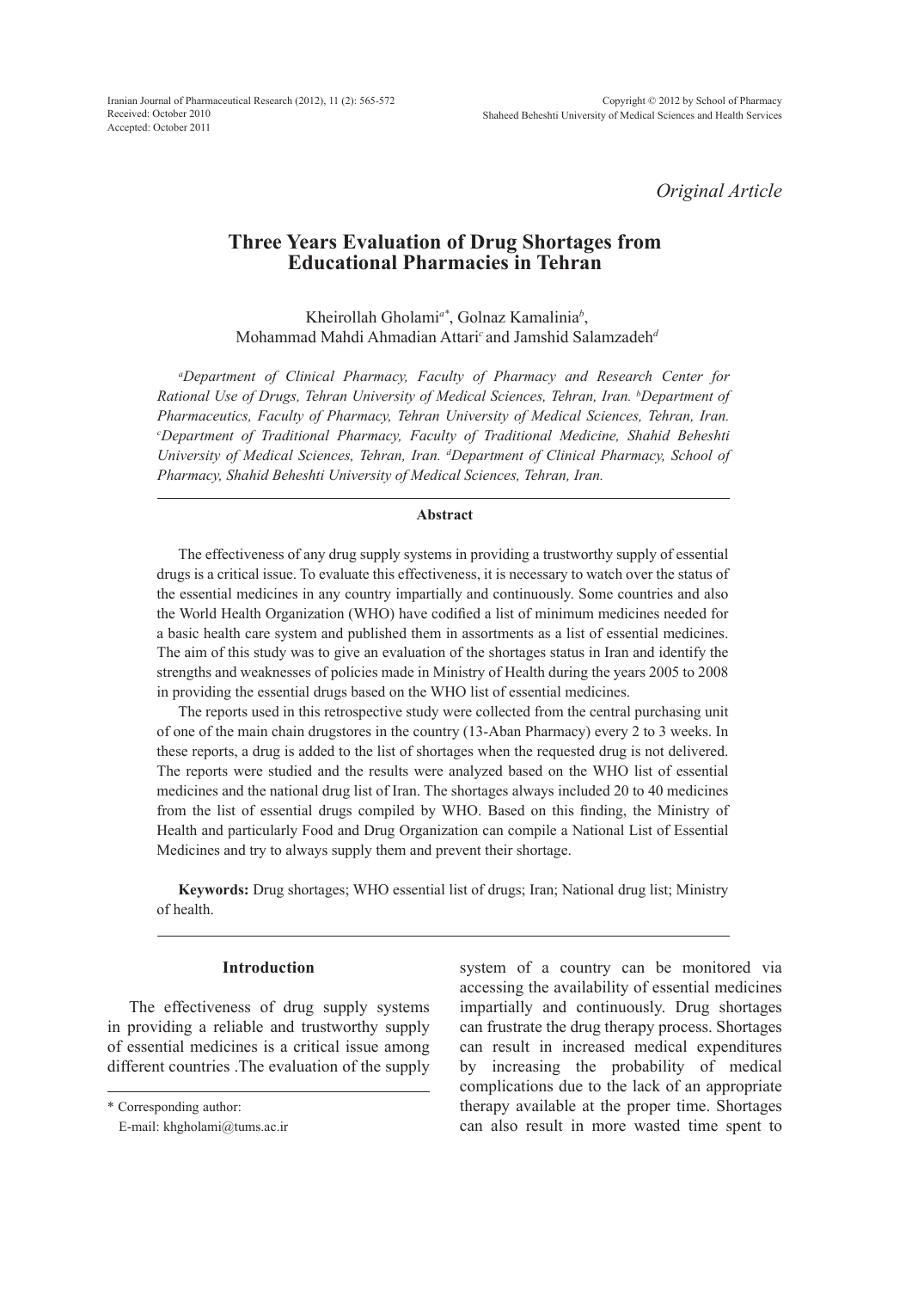attain drugs (1).

In Iran, we have faced with a significant incidence of drug shortages. These shortages have been reflected in 13-Aban pharmacy shortage reports. Tehran University of medical sciences, college of pharmacy, established seven community pharmacies in 1980s for its educational purposes that now are the major suppliers of medicine in Tehran, the capital of the country. These pharmacies have contracts with all main Iranian health insurance companies and they fill about thirty-five hundred prescriptions per day. Moreover, these pharmacies have an important role in the management of shortages since their establishment. In the case of shortages occurrence, distribution is usually centralized in these pharmacies to overcome insufficient supplies. Therefore, shortage reports of 13- Aban pharmacy are an alarm for the Ministry of Health (MOH) to be cautious about the shortages throughout the country.

With the above background, it is obvious that the shortage reports of 13-Aban pharmacy contain important information on the availability of medicines in the country. Analyzing these reports was the aim of this research project which can give clues about the status, strengths and weaknesses of Iran National Drug Policy (NDP) from March 2005 to 2008.

## **Experimental**

Shortage data from 2005 to 2008 were collected from the central purchasing unit of 13- Aban pharmacy. Drugs were listed in shortage reports after the order of pharmacy to purchase from wholesaler failed for at least three times. Drug shortages were identified by buying staff and were reported under the supervision of a pharmacist who was the manager of the central purchasing unit. The shortage reports did not follow a definite chronological pattern and they were reported only when the pharmacist realized that there are critical. In this study, these reports were assorted monthly and more evaluation was done by quantitative and qualitative count of their items. In quantitative count of drugs, numbers of drugs which were affected by the shortages during some days or all days of a month were counted. Additionally, the number

of months in which a drug had faced the absolute shortage was counted. WHO has published a model list of essential medicines (2). To evaluate the importance of drug shortages of 13-Aban pharmacy, counted items were re-assorted on the basis of WHO essential medicines and the results of this assessment were compared with the results of original counts.

## **Results and Discussion**

In this project, the shortage reports of the central purchasing unit in 13-Aban pharmacy dated between 2005 and 2008 were analyzed. The quantitative and qualitative overview of the data was done by the use of Iranian National Drug List (NDL) and WHO model list of essential medicines respectively (3).

As it is presented in Table 1, the qualitative count of drug shortages shows 146 items affected with shortages during the years 2005-2008. Some of these items like fibrinolysin (ointment), lidocaine (1% vial) and carmustine (100 mg vial) had been cumulatively unavailable for more than one year. Comparing the items of this table with WHO list of essential medicines shows that 35 of 146 drug items were among essential pharmaceuticals. During these three years, antiinfective and antineoplastic medicines with 22 and 18 items respectively, had the highest shortages among the pharmaceuticals. Some broad spectrum antibiotics like Imipenem/ cilastatin (500 mg vial) and piperacillin/ tazobactam (2.25 and 4.5 mg vials) were among these medicines.

Because of the retrospective nature of this investigation, we encountered the following problems; I: All shortage reports of 13-Aban pharmacy are kept in paper sheet files and therefore, transforming data to Excel format was time consuming and tedious. II: Another problem was the missing of data sheets in archives. III: The shortages were reported when the manager realized that they are critical and therefore, it did not follow a definitive chronological.

Furthermore, 13-Aban is a community pharmacy and does not dispense all pharmaceuticals. Some of the pharmaceuticals like vaccines for routine immunization, narcotics and antivenins are not distributed in this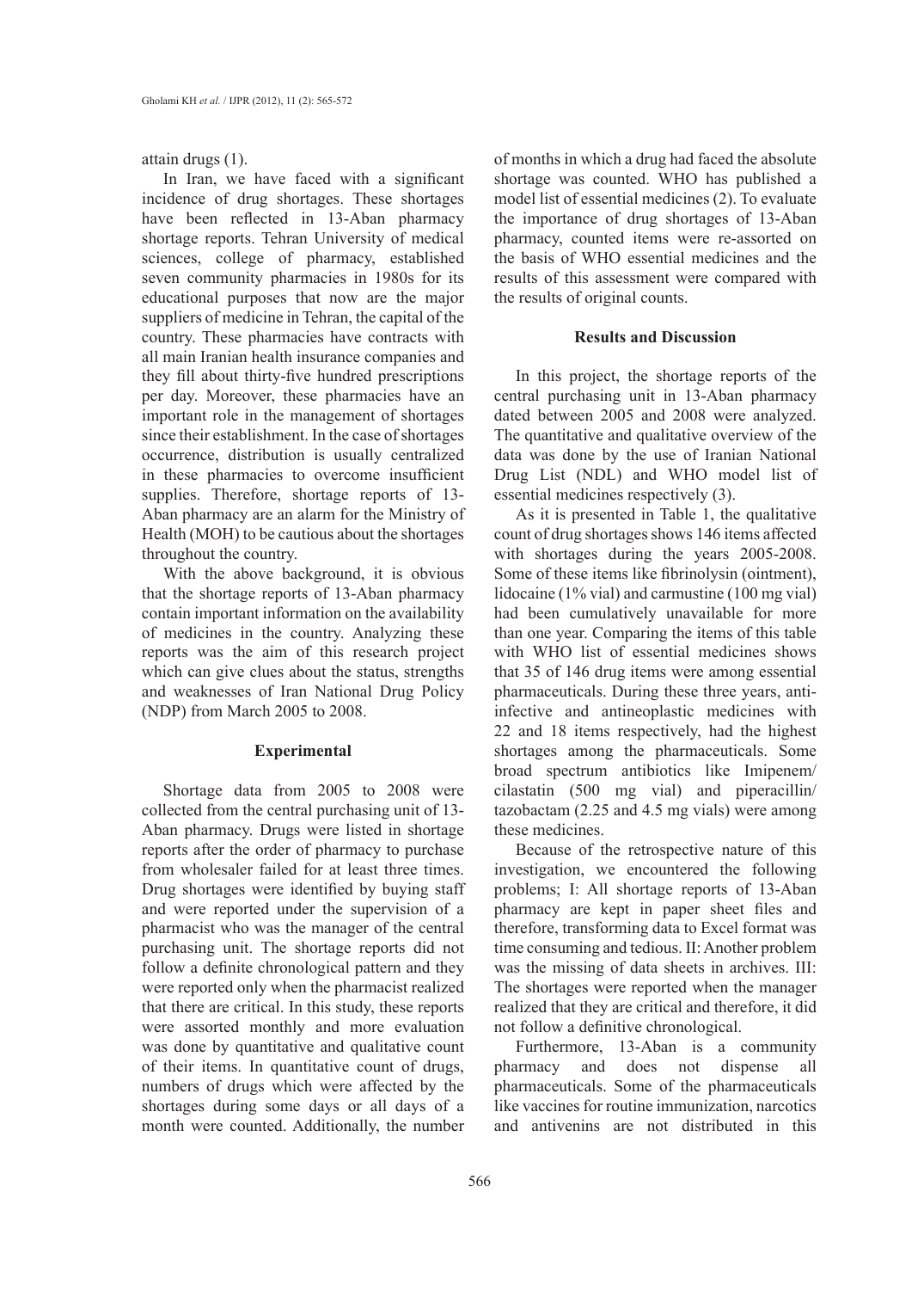| Table 1. Number of months that a medicine was affected by shortage from March 2005 to February 2008. Essential medicines based on |  |
|-----------------------------------------------------------------------------------------------------------------------------------|--|
| WHO list are in bold.                                                                                                             |  |

| Pharmacological categories                                                                                                                                                                                                                                                                                                                                                                                                                                                                                                                                                                                                                                                                                                                                                                                                                                                                                                                                                                                                                                                                                                                                                                                                                                                                                                                          | Drug names                                                                                   | No. months |
|-----------------------------------------------------------------------------------------------------------------------------------------------------------------------------------------------------------------------------------------------------------------------------------------------------------------------------------------------------------------------------------------------------------------------------------------------------------------------------------------------------------------------------------------------------------------------------------------------------------------------------------------------------------------------------------------------------------------------------------------------------------------------------------------------------------------------------------------------------------------------------------------------------------------------------------------------------------------------------------------------------------------------------------------------------------------------------------------------------------------------------------------------------------------------------------------------------------------------------------------------------------------------------------------------------------------------------------------------------|----------------------------------------------------------------------------------------------|------------|
| Lidocaine and Epinephrine, injection, 1%<br>Lidocaine and Epinephrine, injection, 2%<br>Acetaminophen, tablet 80 mg<br>Gold sodium thiomalate, injection, 25 mg/0.5 mL<br>Gold sodium thiomalate, injection, 50 mg/0.5 mL<br>Penicillamine, capsule, 250 mg<br>Methylene blue, injection, 100 mg/10 mL<br>Penicillamine, capsule, 250 mg<br>Diazepam suppository, 5mg<br>Ethosuximide, syrup, 250 mg/5 mL<br>Gabapentin, capsule, 100 mg<br>Gabapentin, capsule, 300 mg<br>Gabapentin, capsule, 400 mg<br>Phenobarbital, injection, 200 mg/mL<br>Amphotericin B, injection, 50 mg<br>Chloramphenicol, capsule, 250 mg<br>Chloramphenicol, suspension 150 mg/ 5 mL<br>Furazolidone, tablet, 100 mg<br>Imipenem and Cilastatin, injection,<br>500 mg Imipenem,<br>500 mg Cilastatin<br>Isoniazid, tablet, 300 mg<br>Levamisole, syrup, 40 mg/ 5 mL<br>Metronidazole, vaginal gel, 0.75%<br>Nafcillin, injection, 1 g/vial<br>Nitrofurantoin, tablet, 100 mg<br>Nystatin, ointment, 10,000,000 units/100 g<br>Paromomycin, capsule, 250 mg<br>Paromomycin, syrup, 125 mg/5 mL<br>Polymyxin B, Neomycin, Hydrocortisone, ear drops,<br>$10000$ U/ 1 mL Polymyxin B,<br>5 mg/1 mL Neomycin,<br>10 mg/1 mL Hydrocortisone<br>Pyrimethamine, tablet, 25 mg<br>Pyrvinium Pamoate, tablet, 50 mg<br>Ribavirin, capsule, 200 mg<br>Spiramycin, tablet, 500 mg | 14                                                                                           |            |
|                                                                                                                                                                                                                                                                                                                                                                                                                                                                                                                                                                                                                                                                                                                                                                                                                                                                                                                                                                                                                                                                                                                                                                                                                                                                                                                                                     |                                                                                              | 6          |
|                                                                                                                                                                                                                                                                                                                                                                                                                                                                                                                                                                                                                                                                                                                                                                                                                                                                                                                                                                                                                                                                                                                                                                                                                                                                                                                                                     |                                                                                              | 7          |
| Analgesics, Antipyretics, NSAIDs and                                                                                                                                                                                                                                                                                                                                                                                                                                                                                                                                                                                                                                                                                                                                                                                                                                                                                                                                                                                                                                                                                                                                                                                                                                                                                                                |                                                                                              | 5          |
| <b>DMARDs</b>                                                                                                                                                                                                                                                                                                                                                                                                                                                                                                                                                                                                                                                                                                                                                                                                                                                                                                                                                                                                                                                                                                                                                                                                                                                                                                                                       |                                                                                              | 5          |
| Anaesthetics<br>Antidotes and Other Substances Used In<br>Poisonings<br>Anticonvulsants/Antiepileptics                                                                                                                                                                                                                                                                                                                                                                                                                                                                                                                                                                                                                                                                                                                                                                                                                                                                                                                                                                                                                                                                                                                                                                                                                                              |                                                                                              | 6          |
|                                                                                                                                                                                                                                                                                                                                                                                                                                                                                                                                                                                                                                                                                                                                                                                                                                                                                                                                                                                                                                                                                                                                                                                                                                                                                                                                                     |                                                                                              | 6          |
|                                                                                                                                                                                                                                                                                                                                                                                                                                                                                                                                                                                                                                                                                                                                                                                                                                                                                                                                                                                                                                                                                                                                                                                                                                                                                                                                                     |                                                                                              | 6          |
|                                                                                                                                                                                                                                                                                                                                                                                                                                                                                                                                                                                                                                                                                                                                                                                                                                                                                                                                                                                                                                                                                                                                                                                                                                                                                                                                                     |                                                                                              | 6          |
|                                                                                                                                                                                                                                                                                                                                                                                                                                                                                                                                                                                                                                                                                                                                                                                                                                                                                                                                                                                                                                                                                                                                                                                                                                                                                                                                                     |                                                                                              | 9          |
|                                                                                                                                                                                                                                                                                                                                                                                                                                                                                                                                                                                                                                                                                                                                                                                                                                                                                                                                                                                                                                                                                                                                                                                                                                                                                                                                                     |                                                                                              | 8          |
|                                                                                                                                                                                                                                                                                                                                                                                                                                                                                                                                                                                                                                                                                                                                                                                                                                                                                                                                                                                                                                                                                                                                                                                                                                                                                                                                                     |                                                                                              | 6          |
|                                                                                                                                                                                                                                                                                                                                                                                                                                                                                                                                                                                                                                                                                                                                                                                                                                                                                                                                                                                                                                                                                                                                                                                                                                                                                                                                                     |                                                                                              | 7          |
|                                                                                                                                                                                                                                                                                                                                                                                                                                                                                                                                                                                                                                                                                                                                                                                                                                                                                                                                                                                                                                                                                                                                                                                                                                                                                                                                                     |                                                                                              | 5          |
|                                                                                                                                                                                                                                                                                                                                                                                                                                                                                                                                                                                                                                                                                                                                                                                                                                                                                                                                                                                                                                                                                                                                                                                                                                                                                                                                                     |                                                                                              | 8          |
|                                                                                                                                                                                                                                                                                                                                                                                                                                                                                                                                                                                                                                                                                                                                                                                                                                                                                                                                                                                                                                                                                                                                                                                                                                                                                                                                                     |                                                                                              | 6          |
|                                                                                                                                                                                                                                                                                                                                                                                                                                                                                                                                                                                                                                                                                                                                                                                                                                                                                                                                                                                                                                                                                                                                                                                                                                                                                                                                                     |                                                                                              | 9          |
|                                                                                                                                                                                                                                                                                                                                                                                                                                                                                                                                                                                                                                                                                                                                                                                                                                                                                                                                                                                                                                                                                                                                                                                                                                                                                                                                                     |                                                                                              | 5          |
|                                                                                                                                                                                                                                                                                                                                                                                                                                                                                                                                                                                                                                                                                                                                                                                                                                                                                                                                                                                                                                                                                                                                                                                                                                                                                                                                                     |                                                                                              | 6          |
|                                                                                                                                                                                                                                                                                                                                                                                                                                                                                                                                                                                                                                                                                                                                                                                                                                                                                                                                                                                                                                                                                                                                                                                                                                                                                                                                                     |                                                                                              | 6          |
|                                                                                                                                                                                                                                                                                                                                                                                                                                                                                                                                                                                                                                                                                                                                                                                                                                                                                                                                                                                                                                                                                                                                                                                                                                                                                                                                                     |                                                                                              | 6          |
|                                                                                                                                                                                                                                                                                                                                                                                                                                                                                                                                                                                                                                                                                                                                                                                                                                                                                                                                                                                                                                                                                                                                                                                                                                                                                                                                                     |                                                                                              | 10         |
|                                                                                                                                                                                                                                                                                                                                                                                                                                                                                                                                                                                                                                                                                                                                                                                                                                                                                                                                                                                                                                                                                                                                                                                                                                                                                                                                                     |                                                                                              | 7          |
|                                                                                                                                                                                                                                                                                                                                                                                                                                                                                                                                                                                                                                                                                                                                                                                                                                                                                                                                                                                                                                                                                                                                                                                                                                                                                                                                                     |                                                                                              | 7          |
|                                                                                                                                                                                                                                                                                                                                                                                                                                                                                                                                                                                                                                                                                                                                                                                                                                                                                                                                                                                                                                                                                                                                                                                                                                                                                                                                                     |                                                                                              | 4          |
|                                                                                                                                                                                                                                                                                                                                                                                                                                                                                                                                                                                                                                                                                                                                                                                                                                                                                                                                                                                                                                                                                                                                                                                                                                                                                                                                                     |                                                                                              | 4          |
|                                                                                                                                                                                                                                                                                                                                                                                                                                                                                                                                                                                                                                                                                                                                                                                                                                                                                                                                                                                                                                                                                                                                                                                                                                                                                                                                                     |                                                                                              | 4          |
| <b>Anti-Infective Medicines</b>                                                                                                                                                                                                                                                                                                                                                                                                                                                                                                                                                                                                                                                                                                                                                                                                                                                                                                                                                                                                                                                                                                                                                                                                                                                                                                                     |                                                                                              |            |
|                                                                                                                                                                                                                                                                                                                                                                                                                                                                                                                                                                                                                                                                                                                                                                                                                                                                                                                                                                                                                                                                                                                                                                                                                                                                                                                                                     |                                                                                              | 6          |
|                                                                                                                                                                                                                                                                                                                                                                                                                                                                                                                                                                                                                                                                                                                                                                                                                                                                                                                                                                                                                                                                                                                                                                                                                                                                                                                                                     |                                                                                              |            |
|                                                                                                                                                                                                                                                                                                                                                                                                                                                                                                                                                                                                                                                                                                                                                                                                                                                                                                                                                                                                                                                                                                                                                                                                                                                                                                                                                     |                                                                                              | 6          |
|                                                                                                                                                                                                                                                                                                                                                                                                                                                                                                                                                                                                                                                                                                                                                                                                                                                                                                                                                                                                                                                                                                                                                                                                                                                                                                                                                     |                                                                                              | 6          |
|                                                                                                                                                                                                                                                                                                                                                                                                                                                                                                                                                                                                                                                                                                                                                                                                                                                                                                                                                                                                                                                                                                                                                                                                                                                                                                                                                     |                                                                                              | 4          |
|                                                                                                                                                                                                                                                                                                                                                                                                                                                                                                                                                                                                                                                                                                                                                                                                                                                                                                                                                                                                                                                                                                                                                                                                                                                                                                                                                     |                                                                                              | 7          |
|                                                                                                                                                                                                                                                                                                                                                                                                                                                                                                                                                                                                                                                                                                                                                                                                                                                                                                                                                                                                                                                                                                                                                                                                                                                                                                                                                     | Piperacillin and Tazobactam sodium, for injection,<br>Piperacillin 2 g,<br>Tazobactam 250 mg | 7          |
|                                                                                                                                                                                                                                                                                                                                                                                                                                                                                                                                                                                                                                                                                                                                                                                                                                                                                                                                                                                                                                                                                                                                                                                                                                                                                                                                                     | Piperacillin and Tazobactam sodium, for injection,<br>Piperacillin 4 g<br>Tazobactam 500 mg  | 9          |
|                                                                                                                                                                                                                                                                                                                                                                                                                                                                                                                                                                                                                                                                                                                                                                                                                                                                                                                                                                                                                                                                                                                                                                                                                                                                                                                                                     | Tobramycin, injection, 40 mg/ mL (2 mL)                                                      | 5          |
|                                                                                                                                                                                                                                                                                                                                                                                                                                                                                                                                                                                                                                                                                                                                                                                                                                                                                                                                                                                                                                                                                                                                                                                                                                                                                                                                                     | Zidovudine, capsule, 100 mg                                                                  | 10         |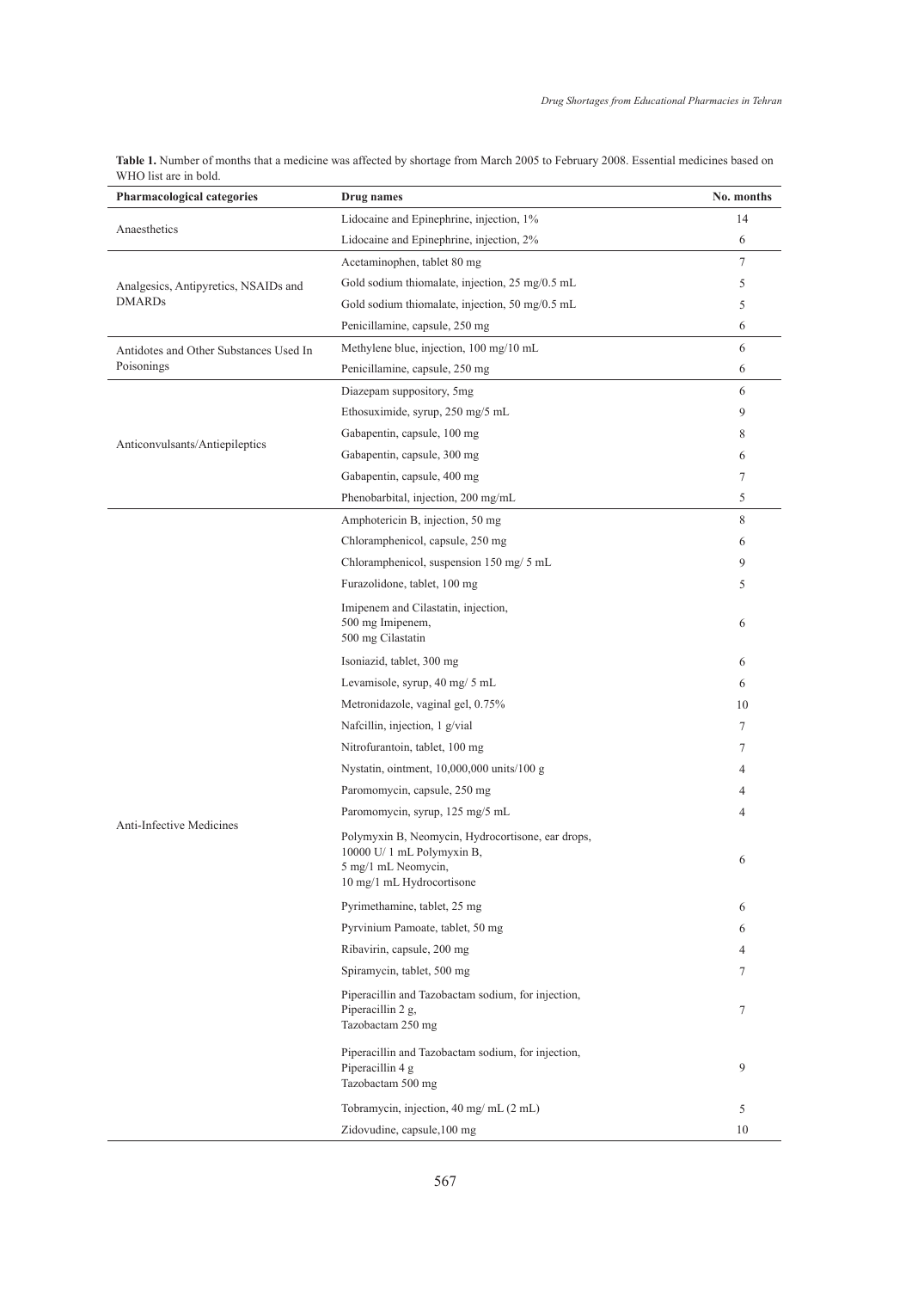## **Table 1.** (Continued)

|                                                                             | Melphalan, tablet, 2 mg                                                    | 9              |
|-----------------------------------------------------------------------------|----------------------------------------------------------------------------|----------------|
|                                                                             | Melphalan, injection, 50 mg                                                | 8              |
|                                                                             | BCG vaccine, injection, 50 mg                                              | $\overline{4}$ |
|                                                                             | Irinotecan, injection, 40 mg/2 mL                                          | 9              |
| Antineoplastic, Immunosuppressives and<br>Medicines Used in Palliative Care | Carmustine, injection, 100 mg/ vial                                        | 13             |
|                                                                             | Cyclosporine (Cicloral®), capsule, 100 mg                                  | 6              |
|                                                                             | Cyclophosphamide, tablet, 50 mg                                            | 6              |
|                                                                             | Oxaliplatin, injection, 50 mg                                              | $\overline{4}$ |
|                                                                             | Epirubicin, injection, 10 mg/ vial                                         | 5              |
|                                                                             | Epirubicin, injection, 50 mg/ vial                                         | 5              |
|                                                                             | Etoposide, injection, 100 mg/5 mL                                          | 6              |
|                                                                             | Chlorambucil, tablet, 2 mg                                                 | $\overline{4}$ |
|                                                                             | Methotrexate, injection, 50 mg (non for intratechal administration)        | 9              |
|                                                                             | Procarbazine, capsule, 50 mg                                               | 5              |
|                                                                             | Teniposide, injection, 50 mg/ 5 mL                                         | 7              |
|                                                                             | Thioguanine, tablet, 40 mg                                                 | 6              |
|                                                                             | Idarubicin, injection, 10 mg/ vial                                         | $\tau$         |
| Antiparkinsonism Medicines                                                  | Benserazide and Levodopa, tablet,<br>100 mg Levodopa,<br>25 mg Benserazide | 7              |
|                                                                             | Benserazide and Levodopa, tablet,<br>200 mg Levodopa,<br>50 mg Benserazide | 6              |
|                                                                             | Levodopa and Carbidopa,<br>tablet,<br>100 mg Levodopa,<br>10 mg Carbidopa  | 8              |
|                                                                             | Levodopa and Carbidopa,<br>tablet.<br>250 mg Levodopa,<br>25 mg Carbidopa  | 8              |
|                                                                             | Ropinirole, tablet 0.25 mg                                                 | 6              |
|                                                                             | Pramipexole, tablet 0.25 mg                                                | 4              |
|                                                                             | Clobutinol, oral drops, 60 mg/ mL                                          | 6              |
| Antitussives and Expectorants                                               | Clobutinol, tablet, 40 mg                                                  | 3              |
|                                                                             | Dextromethorphan, oral drops, 4 mg/ mL                                     | $\overline{4}$ |
|                                                                             | Dextromethorphan, tablet 15 mg                                             | $\overline{4}$ |
| Blood Products and Plasma Substitutes                                       | Albumin, injection, 20%                                                    | 6              |
|                                                                             | Erythropoietin (Eprex®), injection, 2000 U                                 | 6              |
|                                                                             | Gamma globulin, injection, 2.5                                             | 8              |
|                                                                             | Gamma globulin, injection, 5                                               | 6              |
|                                                                             | Etherified starch (Hemaxel®), serum 2%                                     | 7              |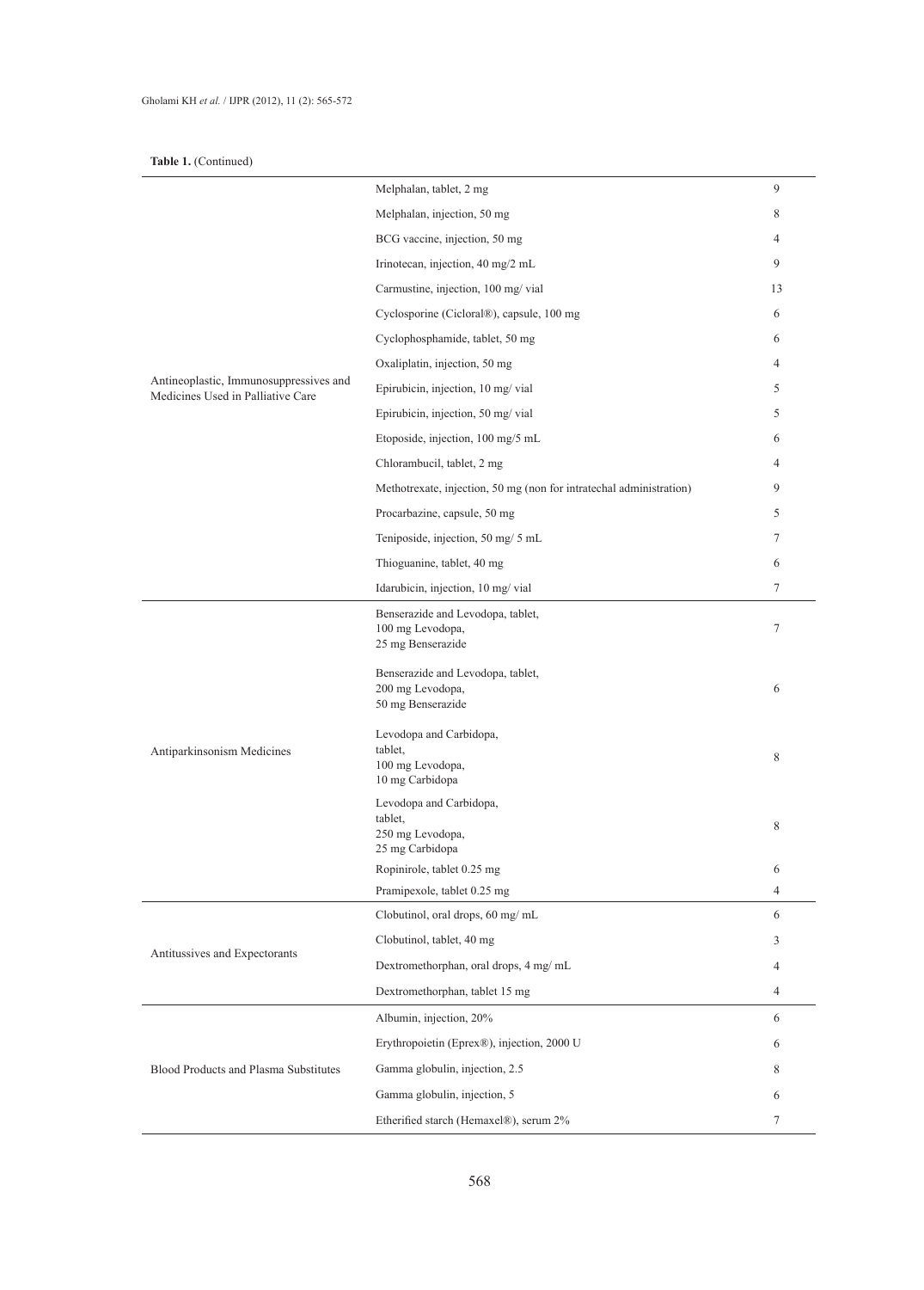**Table 1.** (Continued)

|                                                                                                                                                                                                                                                                                                                                                                                                                                                                                                                                                                                                                                                                                                                                                                                                                                                                                                                                                                                                                                                                       | Flecainide, tablet, 100 mg                                        | 4              |
|-----------------------------------------------------------------------------------------------------------------------------------------------------------------------------------------------------------------------------------------------------------------------------------------------------------------------------------------------------------------------------------------------------------------------------------------------------------------------------------------------------------------------------------------------------------------------------------------------------------------------------------------------------------------------------------------------------------------------------------------------------------------------------------------------------------------------------------------------------------------------------------------------------------------------------------------------------------------------------------------------------------------------------------------------------------------------|-------------------------------------------------------------------|----------------|
|                                                                                                                                                                                                                                                                                                                                                                                                                                                                                                                                                                                                                                                                                                                                                                                                                                                                                                                                                                                                                                                                       | Hydralazine, tablet, 10 mg                                        | 5              |
|                                                                                                                                                                                                                                                                                                                                                                                                                                                                                                                                                                                                                                                                                                                                                                                                                                                                                                                                                                                                                                                                       | Hydralazine, tablet 25 mg                                         | 8              |
|                                                                                                                                                                                                                                                                                                                                                                                                                                                                                                                                                                                                                                                                                                                                                                                                                                                                                                                                                                                                                                                                       | Isosorbide dinitrate, sublingual tablet, 5 mg                     | 8              |
|                                                                                                                                                                                                                                                                                                                                                                                                                                                                                                                                                                                                                                                                                                                                                                                                                                                                                                                                                                                                                                                                       | Minoxidil, tablet, 10 mg                                          | 4              |
| Cardiovascular Medicines                                                                                                                                                                                                                                                                                                                                                                                                                                                                                                                                                                                                                                                                                                                                                                                                                                                                                                                                                                                                                                              | Minoxidil, tablet, 5 mg                                           | $\overline{4}$ |
|                                                                                                                                                                                                                                                                                                                                                                                                                                                                                                                                                                                                                                                                                                                                                                                                                                                                                                                                                                                                                                                                       | Propafenone, tablet, 150 mg                                       | 11             |
|                                                                                                                                                                                                                                                                                                                                                                                                                                                                                                                                                                                                                                                                                                                                                                                                                                                                                                                                                                                                                                                                       | Propafenone, tablet, 300 mg                                       | 10             |
|                                                                                                                                                                                                                                                                                                                                                                                                                                                                                                                                                                                                                                                                                                                                                                                                                                                                                                                                                                                                                                                                       | Quinidine, tablet, 200 mg                                         | 8              |
|                                                                                                                                                                                                                                                                                                                                                                                                                                                                                                                                                                                                                                                                                                                                                                                                                                                                                                                                                                                                                                                                       | Phenoxybenzamine, capsule, 10 mg                                  | 4              |
|                                                                                                                                                                                                                                                                                                                                                                                                                                                                                                                                                                                                                                                                                                                                                                                                                                                                                                                                                                                                                                                                       | Terazosin, tablet, 2 mg                                           | 3              |
| Alpha ointment*<br>Benzoyl peroxide, lotion 10%<br>Benzoyl peroxide, lotion 5%<br>Dexpanthenol cream 5%<br>Fibrinolysin, (Elase®), ointment,<br>30 U/30 g Firinolysin,<br>Dermatological Medicines (Topical)<br>20000 U/30 g Desoxyribonuclease<br>Hydroquinone, cream, 2%<br>Lindane, shampoo, 1%<br>Mafenide, cream, 85 mg/g<br>Mupirocin, topical ointment, 2%<br>Omnipaque, vial 300 mg I/ mL (50 mL)<br>Omnipaque, vial 300 mg I/mL (10 mL)<br>Diagnostic Agents<br>Omnipaque, vial 240 mg I/ mL (10 mL)<br>Omnipaque, vial 240 mg I/mL (100 mL)<br>Omnipaque, vial 300 mg I/ mL (20 mL)<br>Hydrocortisone, (Colifoam®), retention enema, 100 mg/60 mL<br>Belladonna, Phenobarbital, tablet,<br>19.4 mcg Atropine sulphate,<br>6.5 mcg Hyoscine HBr,<br>103.7 mcg Hyoscynamine sulphate,<br>Gastrointestinal Medicines<br>16.2 mg Phenobarbital<br>Dimethicone, oral drops, 40 mg/mL<br>Hyoscine, suppository, 10 mg<br>Thiethylperazin, injection 6.5 mg/mL<br>Progesterone (Cyclogest®), suppository 200 mg<br>Follitropin Alfa (Gonal- F ®), injection, 150 U | 8                                                                 |                |
|                                                                                                                                                                                                                                                                                                                                                                                                                                                                                                                                                                                                                                                                                                                                                                                                                                                                                                                                                                                                                                                                       |                                                                   | 10             |
|                                                                                                                                                                                                                                                                                                                                                                                                                                                                                                                                                                                                                                                                                                                                                                                                                                                                                                                                                                                                                                                                       |                                                                   | 6              |
|                                                                                                                                                                                                                                                                                                                                                                                                                                                                                                                                                                                                                                                                                                                                                                                                                                                                                                                                                                                                                                                                       |                                                                   | 4              |
|                                                                                                                                                                                                                                                                                                                                                                                                                                                                                                                                                                                                                                                                                                                                                                                                                                                                                                                                                                                                                                                                       |                                                                   |                |
|                                                                                                                                                                                                                                                                                                                                                                                                                                                                                                                                                                                                                                                                                                                                                                                                                                                                                                                                                                                                                                                                       |                                                                   | 18             |
|                                                                                                                                                                                                                                                                                                                                                                                                                                                                                                                                                                                                                                                                                                                                                                                                                                                                                                                                                                                                                                                                       |                                                                   |                |
| Hormones, Other Endocrine Medicines<br>And Contraceptives<br>75U LH                                                                                                                                                                                                                                                                                                                                                                                                                                                                                                                                                                                                                                                                                                                                                                                                                                                                                                                                                                                                   |                                                                   | 9              |
|                                                                                                                                                                                                                                                                                                                                                                                                                                                                                                                                                                                                                                                                                                                                                                                                                                                                                                                                                                                                                                                                       |                                                                   | 4              |
|                                                                                                                                                                                                                                                                                                                                                                                                                                                                                                                                                                                                                                                                                                                                                                                                                                                                                                                                                                                                                                                                       |                                                                   | 5              |
|                                                                                                                                                                                                                                                                                                                                                                                                                                                                                                                                                                                                                                                                                                                                                                                                                                                                                                                                                                                                                                                                       |                                                                   | 4              |
|                                                                                                                                                                                                                                                                                                                                                                                                                                                                                                                                                                                                                                                                                                                                                                                                                                                                                                                                                                                                                                                                       |                                                                   | 5              |
|                                                                                                                                                                                                                                                                                                                                                                                                                                                                                                                                                                                                                                                                                                                                                                                                                                                                                                                                                                                                                                                                       |                                                                   | 5              |
|                                                                                                                                                                                                                                                                                                                                                                                                                                                                                                                                                                                                                                                                                                                                                                                                                                                                                                                                                                                                                                                                       |                                                                   | 4              |
|                                                                                                                                                                                                                                                                                                                                                                                                                                                                                                                                                                                                                                                                                                                                                                                                                                                                                                                                                                                                                                                                       |                                                                   | 4              |
|                                                                                                                                                                                                                                                                                                                                                                                                                                                                                                                                                                                                                                                                                                                                                                                                                                                                                                                                                                                                                                                                       |                                                                   | 4              |
|                                                                                                                                                                                                                                                                                                                                                                                                                                                                                                                                                                                                                                                                                                                                                                                                                                                                                                                                                                                                                                                                       |                                                                   | 5              |
|                                                                                                                                                                                                                                                                                                                                                                                                                                                                                                                                                                                                                                                                                                                                                                                                                                                                                                                                                                                                                                                                       |                                                                   |                |
|                                                                                                                                                                                                                                                                                                                                                                                                                                                                                                                                                                                                                                                                                                                                                                                                                                                                                                                                                                                                                                                                       |                                                                   |                |
|                                                                                                                                                                                                                                                                                                                                                                                                                                                                                                                                                                                                                                                                                                                                                                                                                                                                                                                                                                                                                                                                       |                                                                   | 6              |
|                                                                                                                                                                                                                                                                                                                                                                                                                                                                                                                                                                                                                                                                                                                                                                                                                                                                                                                                                                                                                                                                       |                                                                   |                |
|                                                                                                                                                                                                                                                                                                                                                                                                                                                                                                                                                                                                                                                                                                                                                                                                                                                                                                                                                                                                                                                                       |                                                                   | 7              |
|                                                                                                                                                                                                                                                                                                                                                                                                                                                                                                                                                                                                                                                                                                                                                                                                                                                                                                                                                                                                                                                                       |                                                                   | 5              |
|                                                                                                                                                                                                                                                                                                                                                                                                                                                                                                                                                                                                                                                                                                                                                                                                                                                                                                                                                                                                                                                                       |                                                                   | 12             |
|                                                                                                                                                                                                                                                                                                                                                                                                                                                                                                                                                                                                                                                                                                                                                                                                                                                                                                                                                                                                                                                                       |                                                                   | 5              |
|                                                                                                                                                                                                                                                                                                                                                                                                                                                                                                                                                                                                                                                                                                                                                                                                                                                                                                                                                                                                                                                                       |                                                                   | 3              |
|                                                                                                                                                                                                                                                                                                                                                                                                                                                                                                                                                                                                                                                                                                                                                                                                                                                                                                                                                                                                                                                                       | Chorionic Gonadotropin (Human), IR, for injection, 1500U          | 6              |
|                                                                                                                                                                                                                                                                                                                                                                                                                                                                                                                                                                                                                                                                                                                                                                                                                                                                                                                                                                                                                                                                       | Chorionic Gonadotropin (Human), IR, for injection, 500U           | 7              |
|                                                                                                                                                                                                                                                                                                                                                                                                                                                                                                                                                                                                                                                                                                                                                                                                                                                                                                                                                                                                                                                                       | Chorionic Gonadotropin (Human) (pregnyl®), for injection, 5000U   | 6              |
|                                                                                                                                                                                                                                                                                                                                                                                                                                                                                                                                                                                                                                                                                                                                                                                                                                                                                                                                                                                                                                                                       | Chorionic Gonadotropin (Human), IR, for injection, 5000U          | 5              |
|                                                                                                                                                                                                                                                                                                                                                                                                                                                                                                                                                                                                                                                                                                                                                                                                                                                                                                                                                                                                                                                                       | Human Menopausal Gonadotropin (Menogon®), for injection,          |                |
|                                                                                                                                                                                                                                                                                                                                                                                                                                                                                                                                                                                                                                                                                                                                                                                                                                                                                                                                                                                                                                                                       | 75U FSH,                                                          | 3              |
|                                                                                                                                                                                                                                                                                                                                                                                                                                                                                                                                                                                                                                                                                                                                                                                                                                                                                                                                                                                                                                                                       | Human Menopausal Gonadotropin (Menopur®), for injection,          |                |
|                                                                                                                                                                                                                                                                                                                                                                                                                                                                                                                                                                                                                                                                                                                                                                                                                                                                                                                                                                                                                                                                       | 75U FSH,                                                          | 6              |
|                                                                                                                                                                                                                                                                                                                                                                                                                                                                                                                                                                                                                                                                                                                                                                                                                                                                                                                                                                                                                                                                       | <b>75U LH</b>                                                     |                |
|                                                                                                                                                                                                                                                                                                                                                                                                                                                                                                                                                                                                                                                                                                                                                                                                                                                                                                                                                                                                                                                                       | Medroxyprogesterone, injection 150 mg/mL                          | 7              |
|                                                                                                                                                                                                                                                                                                                                                                                                                                                                                                                                                                                                                                                                                                                                                                                                                                                                                                                                                                                                                                                                       | Estrogens (Conjugated/Equine) (Premarin ®), injection, 25 mg/5 mL | 7              |
|                                                                                                                                                                                                                                                                                                                                                                                                                                                                                                                                                                                                                                                                                                                                                                                                                                                                                                                                                                                                                                                                       | Gonadorelin (Stimu-LH®), for injection, 0.1 mg                    | 6              |
|                                                                                                                                                                                                                                                                                                                                                                                                                                                                                                                                                                                                                                                                                                                                                                                                                                                                                                                                                                                                                                                                       | Protirelin (Stimu-TSH®), injection, 0.2 mg/mL                     | $\tau$         |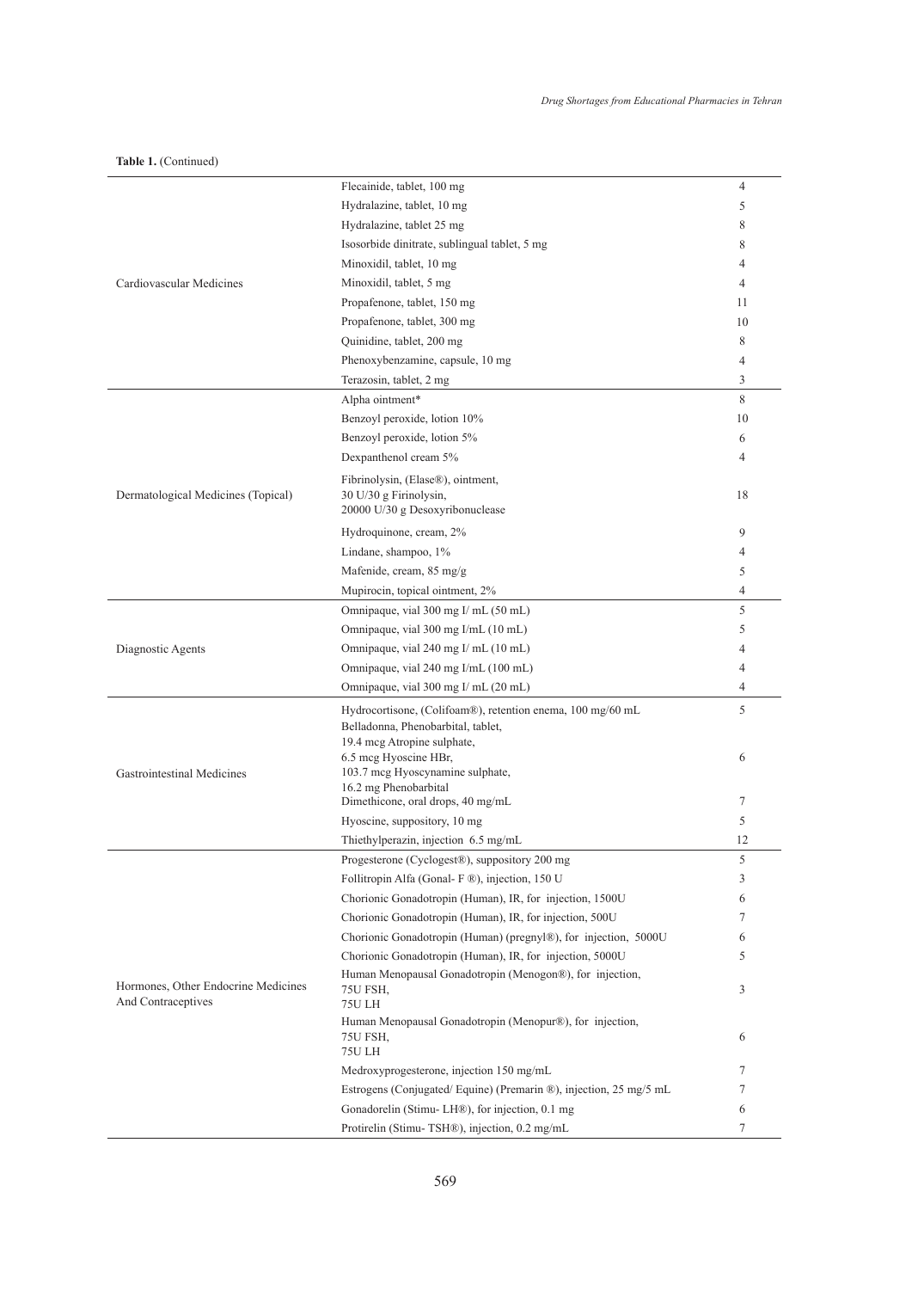|  | <b>Table 1.</b> (Continued) |
|--|-----------------------------|
|--|-----------------------------|

|                                                                       | Hepatitis B immune globulin, injection, 5% (1mL)                                                                                                                                                                                                                                                                                                                                                                                                   | 3              |
|-----------------------------------------------------------------------|----------------------------------------------------------------------------------------------------------------------------------------------------------------------------------------------------------------------------------------------------------------------------------------------------------------------------------------------------------------------------------------------------------------------------------------------------|----------------|
| Immunologicals                                                        | Interferon Beta-1b (Betaferon®), injection, 0.3 mg<br>$\overline{4}$<br>Interferon Beta-1a (Rebif®), injection, 44 mcg/0.5 mL<br>3<br>8<br>Milk Galantamin 17<br>Milk Multi AR<br>7<br>Milk Multi HA<br>7<br>8<br>Milk SMA Wysoy<br>$\overline{4}$<br>Citicoline, injection, 250 mg/2 mL<br>Calcium dobesilate (Doxium®), tablet 250 mg<br>7<br>5<br>Sodium Polystyrene Sulfonate, powder for suspension, 454g<br>Venlafaxine, tablet, 150 mg<br>5 |                |
|                                                                       |                                                                                                                                                                                                                                                                                                                                                                                                                                                    |                |
|                                                                       |                                                                                                                                                                                                                                                                                                                                                                                                                                                    |                |
|                                                                       |                                                                                                                                                                                                                                                                                                                                                                                                                                                    |                |
| Infant Formula                                                        |                                                                                                                                                                                                                                                                                                                                                                                                                                                    |                |
|                                                                       |                                                                                                                                                                                                                                                                                                                                                                                                                                                    |                |
|                                                                       |                                                                                                                                                                                                                                                                                                                                                                                                                                                    |                |
| Medicines For Vascular Disorders                                      |                                                                                                                                                                                                                                                                                                                                                                                                                                                    |                |
|                                                                       |                                                                                                                                                                                                                                                                                                                                                                                                                                                    |                |
|                                                                       |                                                                                                                                                                                                                                                                                                                                                                                                                                                    |                |
|                                                                       | Venlafaxine, tablet, 37.5 mg                                                                                                                                                                                                                                                                                                                                                                                                                       | 5              |
|                                                                       | Venlafaxine, tablet, 75 mg                                                                                                                                                                                                                                                                                                                                                                                                                         | 5              |
| Psychotherapeutic Medicines                                           | Haloperidol, oral drops, 2 mg/mL                                                                                                                                                                                                                                                                                                                                                                                                                   | 7              |
|                                                                       | Promethazine tablet, 25 mg                                                                                                                                                                                                                                                                                                                                                                                                                         | 9              |
|                                                                       | Tetrabenazine, tablet, 25 mg                                                                                                                                                                                                                                                                                                                                                                                                                       | 5              |
|                                                                       | Tranylcypromine, tablet, 10 mg                                                                                                                                                                                                                                                                                                                                                                                                                     | 8              |
|                                                                       | Potassium chloride, tab 500 mg                                                                                                                                                                                                                                                                                                                                                                                                                     | 9              |
|                                                                       | Magnesium sulphate, vial10%                                                                                                                                                                                                                                                                                                                                                                                                                        | 12             |
| Solutions Correcting Water, Electrolyte<br>and Acid-Base Disturbances | Magnesium sulphate, vial20%                                                                                                                                                                                                                                                                                                                                                                                                                        | 6              |
|                                                                       | Magnesium sulphate, vial50%                                                                                                                                                                                                                                                                                                                                                                                                                        | 5              |
|                                                                       | Sodium Bicarbonate, for infusion, 7.5%                                                                                                                                                                                                                                                                                                                                                                                                             | 5              |
|                                                                       | Dihydrotachysterol, oral drops, 1 mg/mL                                                                                                                                                                                                                                                                                                                                                                                                            | 5              |
|                                                                       | Calcium folinate, amp 3 mg/mL                                                                                                                                                                                                                                                                                                                                                                                                                      | 10             |
|                                                                       | Fresubin <sup>®</sup> (chocolate)                                                                                                                                                                                                                                                                                                                                                                                                                  | 6              |
|                                                                       | Fresubin <sup>®</sup> (straw berry)                                                                                                                                                                                                                                                                                                                                                                                                                | 6              |
| Vitamins, Minerals, Dietary Supplements,<br>And Caloric Agents        | Magnesium gluconate, tab 500 mg                                                                                                                                                                                                                                                                                                                                                                                                                    | 4              |
|                                                                       | Magnesium gluconate, tab 0.22 mg                                                                                                                                                                                                                                                                                                                                                                                                                   | 4              |
|                                                                       | Sodium fluoride, tab 20 mg                                                                                                                                                                                                                                                                                                                                                                                                                         |                |
|                                                                       | Sodium fluoride, tab 1 mg                                                                                                                                                                                                                                                                                                                                                                                                                          | 3              |
|                                                                       | Monobasic Sodium Phosphate (Phosphate Sandoz®), effervescent tablet                                                                                                                                                                                                                                                                                                                                                                                | 7              |
|                                                                       | Neostigmine, injection, 2.5 mg/mL                                                                                                                                                                                                                                                                                                                                                                                                                  | 9              |
|                                                                       | Sodium benzoate, injection, 2 mg                                                                                                                                                                                                                                                                                                                                                                                                                   | 10             |
| Miselanous                                                            | Sodium benzoate, tablet 500 mg                                                                                                                                                                                                                                                                                                                                                                                                                     | 4              |
|                                                                       | Tizanidine, tablet, 4 mg                                                                                                                                                                                                                                                                                                                                                                                                                           | $\overline{4}$ |

\* Alpha ointment is a burning ointment which has a natural source formula (*Lawsonia inermis*) and promotes healing and reduces scarring.

pharmacy. Therefore, following the shortages of these items was not possible with this project.

In the anti-parkinsonism medicines group, it can be observed that the four major drugs which are used in the treatment of these patients in Iran were affected by shortages for at least 6 months during these years, which have resulted in several switches between these drugs and therefore, a potential decrease in the patients' compliance may have occurred. Two widely used beta interferons, Betaferon® and Rebif®, which are prescribed for the multiple sclerosis patients have shown shortages for 4 and 3 months respectively. Any shortages in this group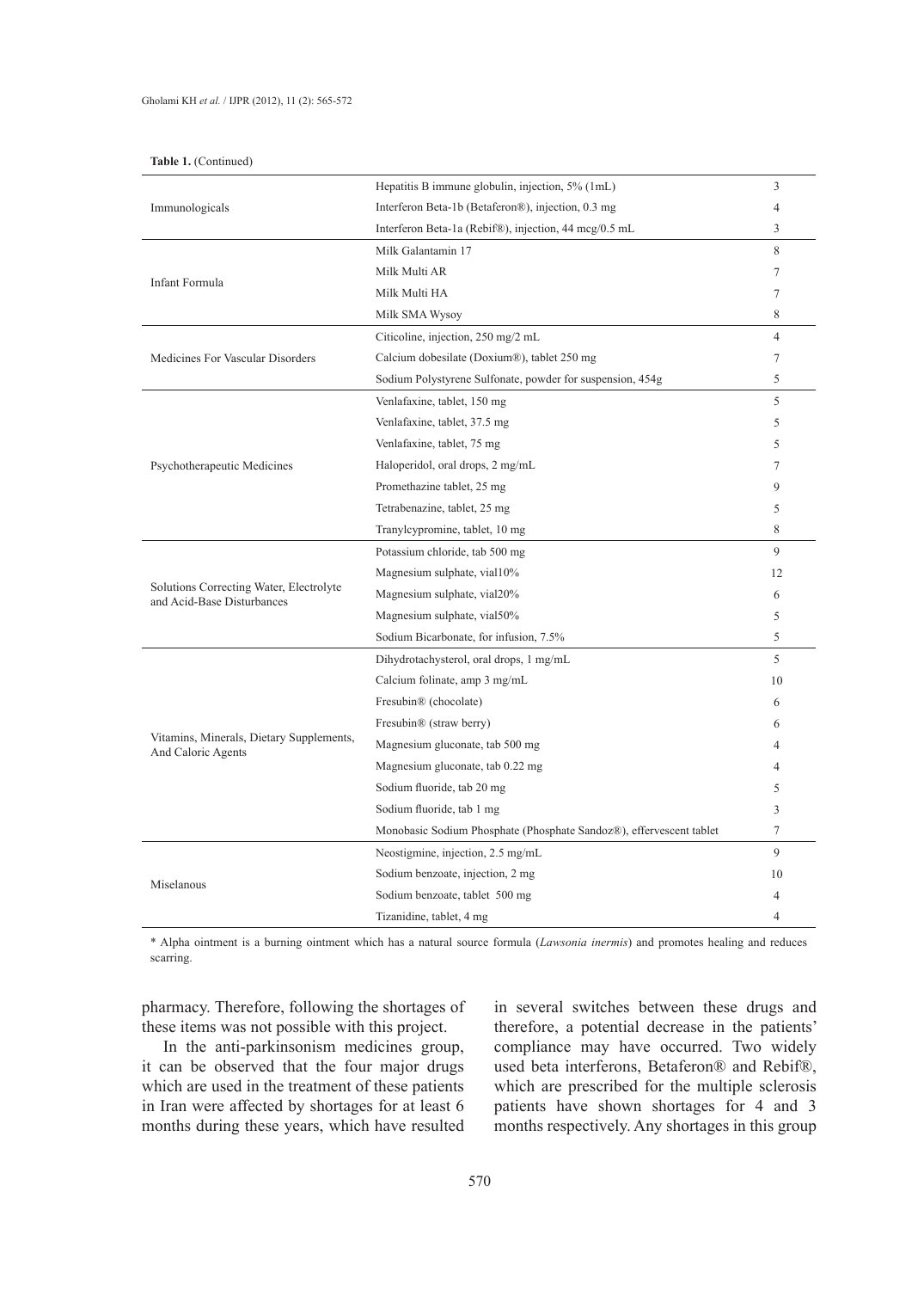

**Figure 1.** Quantitative evaluation of drug shortages of 13-Aban pharmacy from March 2005 to February 2008. Number of drug shortages is presented as the total drug shortages (dark gray columns) and shortages that affected the essential medicines (light gray columns).

of pharmaceuticals is especially important since the shortages can exert the stress on patients and it has been shown that Multiple sclerosis exacerbations may become more common after the stressful life events and a significant association between stress and MS relapses has been observed (4-6).

There has not been a standard or a check list to determine the frequency of drug shortages. Therefore, shortages have different meanings for people with different perspectives. Most health care organizations consider the problems of the supply chain system as a major cause of drug shortages. These shortages can influence the patient care definitely, especially when the prescriber have to choose an alternative therapy (7). In this study, our focus was on supply issues. Databases used to compile the shortage reports were the back orders of the purchasing requests made by 13-Aban central purchasing unit. In accordance with these reports, quantitative and qualitative counts of shortages were done and the results of them are presented in Figure 1 and Table 1.

A drug shortage usually does not have a single cause. It can be due to the manufacturing, marketing, economical, distribution and regulatory problems (8). The source of data in this project was limited to the central purchasing unit's back orders of 13-Aban pharmacy and therefore, the results could make conclusions on the signs and not the exact causes of shortages. Compiling other information has helped addressing the possible causes of these shortages. Comparing the chart of shortages with circumstantial events can be useful in finding some of the reasons for shortages. As it is shown in the Figure 1, there are relationships among some of the chart's peaks with circumstantial events like United Nations (UN) Security Council bans and replacing the drug regulators. It seems possible that the regulation and enforcement problems be one of the reasons of the fluctuations in the drug market.

Many countries and also the WHO have codified a list of minimum medicines needed for a basic health care system and published them in assortments as a list of essential medicines.